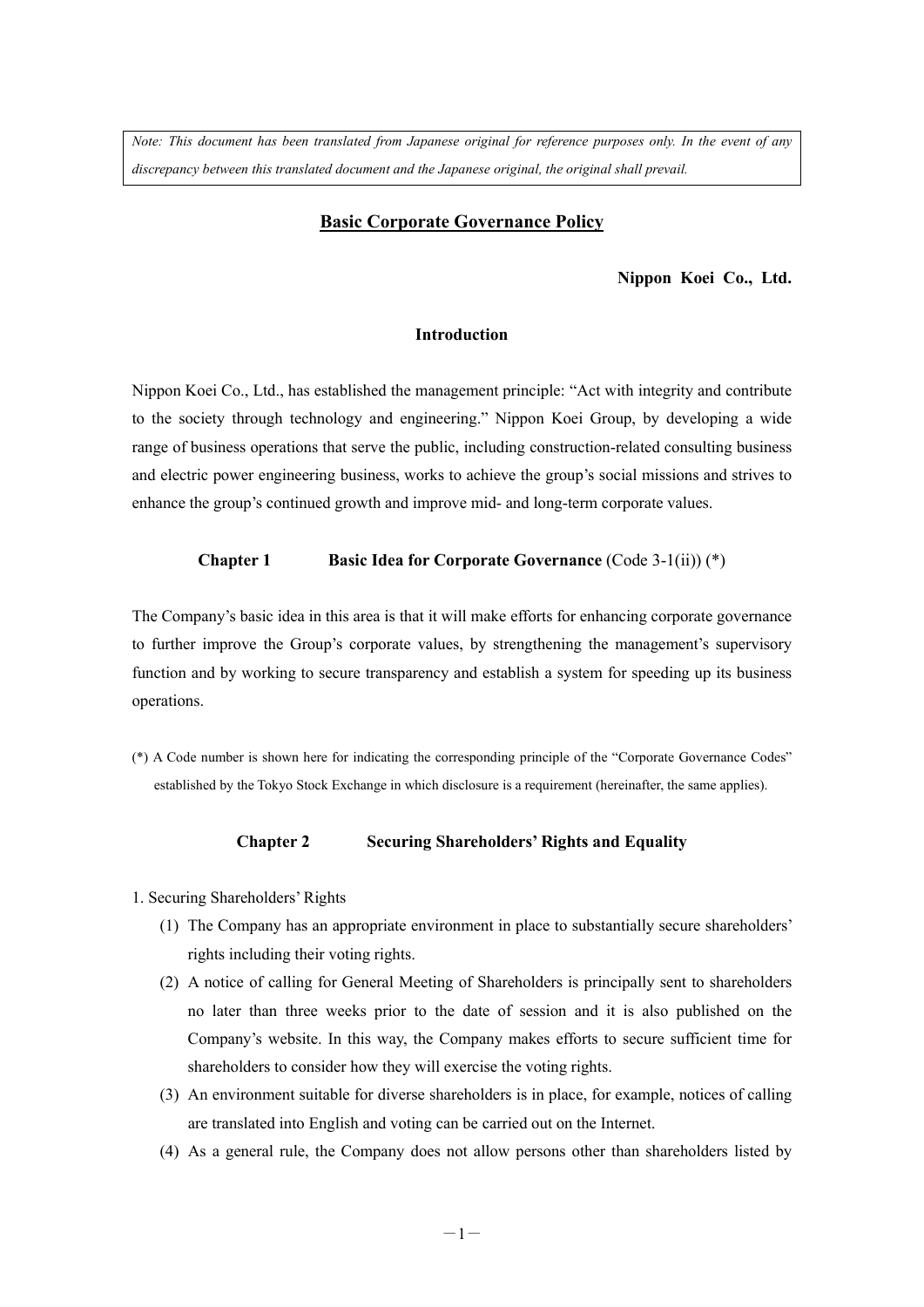name in the register of shareholders to attend the General Meeting of Shareholders. However, an institutional investor, such as a person holding shares in the name of a trust bank, who wishes to attend the General Meeting of Shareholders as an observer, will be allowed to attend on having completed the prescribed formalities one week or more prior to the day on which the General Meeting of Shareholders is to be held.

### 2. Equality of Shareholders

For all shareholders including minority shareholders and foreign shareholders, considerations are made and equality is secured to enable them to exercise their rights in proportion to their respective shares.

### 3. Basic Capital Policy

In order to improve corporate values, the Company works to further promote its capital efficiency by carrying out growth investment based on mid- and long-term management strategies, by carrying out financing that appropriately meets the relevant current situation and by managing the Company with the targeted level of return on equity (ROE) in mind. Furthermore, efforts are made to secure a stable delivery of dividends and increase shareholder returns in line with an increase in profit level with due regard for dividend payout

ratio.

### 4. Cross-holding of Shares (Code 1-4)

- (1) To promote expansion of business and sustainable growth, the Company has a policy to cross-hold shares that the Company needs strategically, based on a mid- and long-term perspective and by comprehensively taking into consideration its significance to the Company's business strategies and business relationship with clients and suppliers, and to sell at its own discretion shares that have lost the rationality for cross-holding.
- (2) At the meeting of the Board of Directors, the Company verifies returns and risks of cross-holding of shares from a mid- and long-term perspective and based on the verification result, further verifies the purpose and rationality of cross-holding of shares.
- (3) With respect to the voting rights of cross-holding shares, in principle, the Company agrees to proposals submitted by the company it cross-holds shares, and in exercising its voting rights, the Company does so considering whether the relevant company is being managed with a focus on its growth and shareholders' interest as well as whether the relevant proposal can contribute to improvement in corporate values of the Company.
- 5. Transactions between Related Parties (Code 1-7)
	- (1) Transactions between related parties are examined regularly and decisions are made by the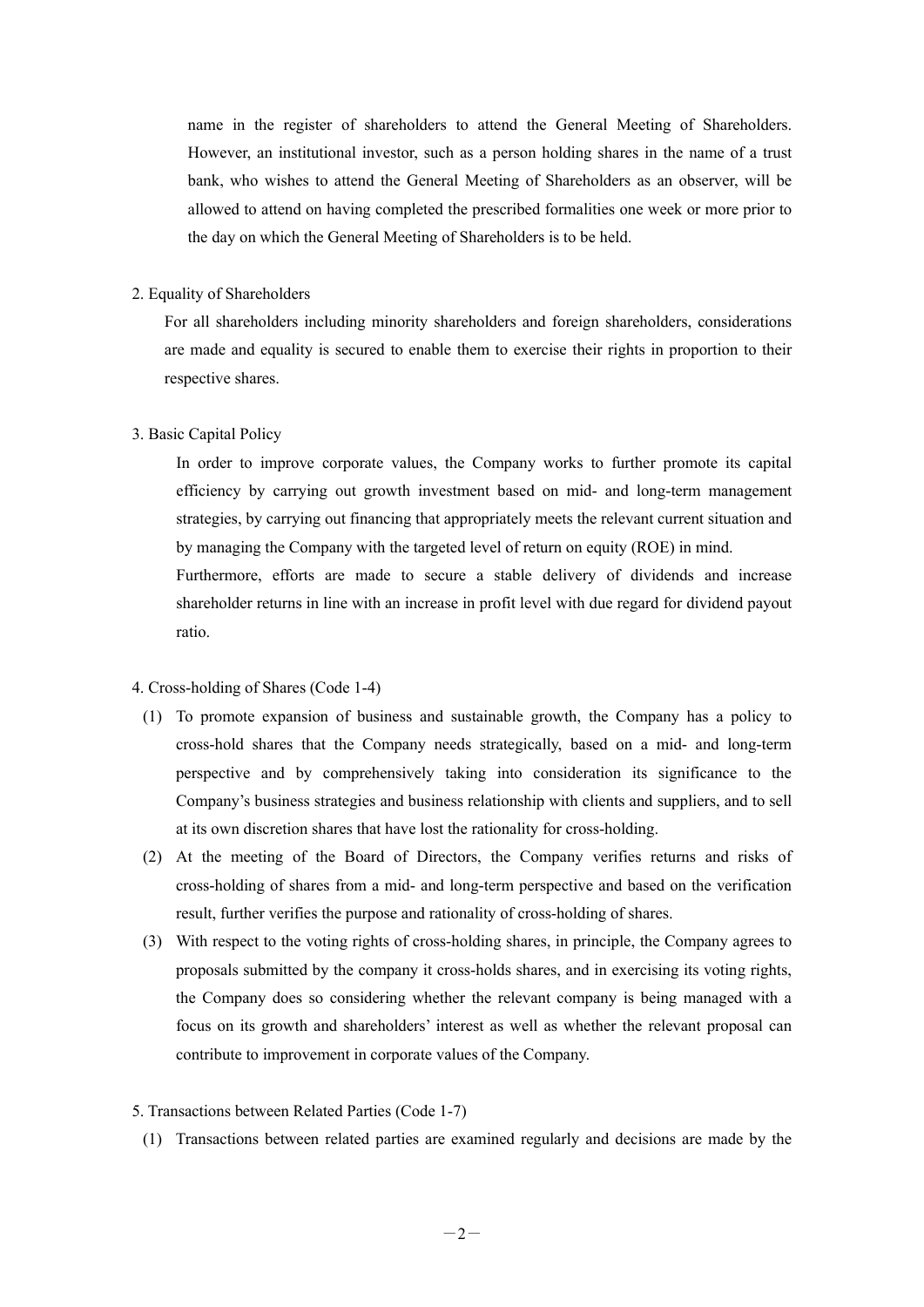Board of Directors after, in accordance with laws including the Companies Act, having made careful discussions on whether such a transaction can prejudice the Company's interest and common benefit of shareholders.

(2) Information on transactions between related parties is disclosed in accordance with applicable laws such as the Companies Act and the Financial Instruments and Exchange Act and regulations of the Tokyo Stock Exchange.

## **Chapter 3 Appropriate Cooperation with Non-Shareholder Stakeholders**

1. Formulation and Implementation of Code of Conduct

Under its management principle, the Company has established the "Nippon Koei Group's Code of Conduct" and delivers and makes the guidelines widely known to officers and employees of the Group companies. In addition, the Company works to develop trust-based relationship with stakeholders including clients, suppliers and employees and manage the Company taking into account its social responsibilities and the creation of added value.

2. Initiatives for Sustainability

In conjunction with establishing a Basic Sustainability Policy, the Company will appoint a new Officer in charge of Promoting Sustainability, and promote initiatives for the development of a sustainable society through the Sustainability Committee under the authority of the Management Council.

## 3. Efforts on Social and Environmental Issues

- (1) The Company contributes to the development of local communities, through its core business, by providing technical services and products that are excellent in meeting the needs of local communities.
- (2) In order to realize a sustainable society, the Company promotes environmentally conscious research and technological development and, based on its "Ten Environmental Principles," it actively promotes business operations that are friendly to the global environment.
- 4. Ensuring Diversity

The Company develops a work environment where diverse human resources who have a range of values and ways of thinking can display their originality and capability regardless of nationality, gender, age and employment status.

**Chapter 4 Appropriate Information Disclosure and Ensuring Transparency**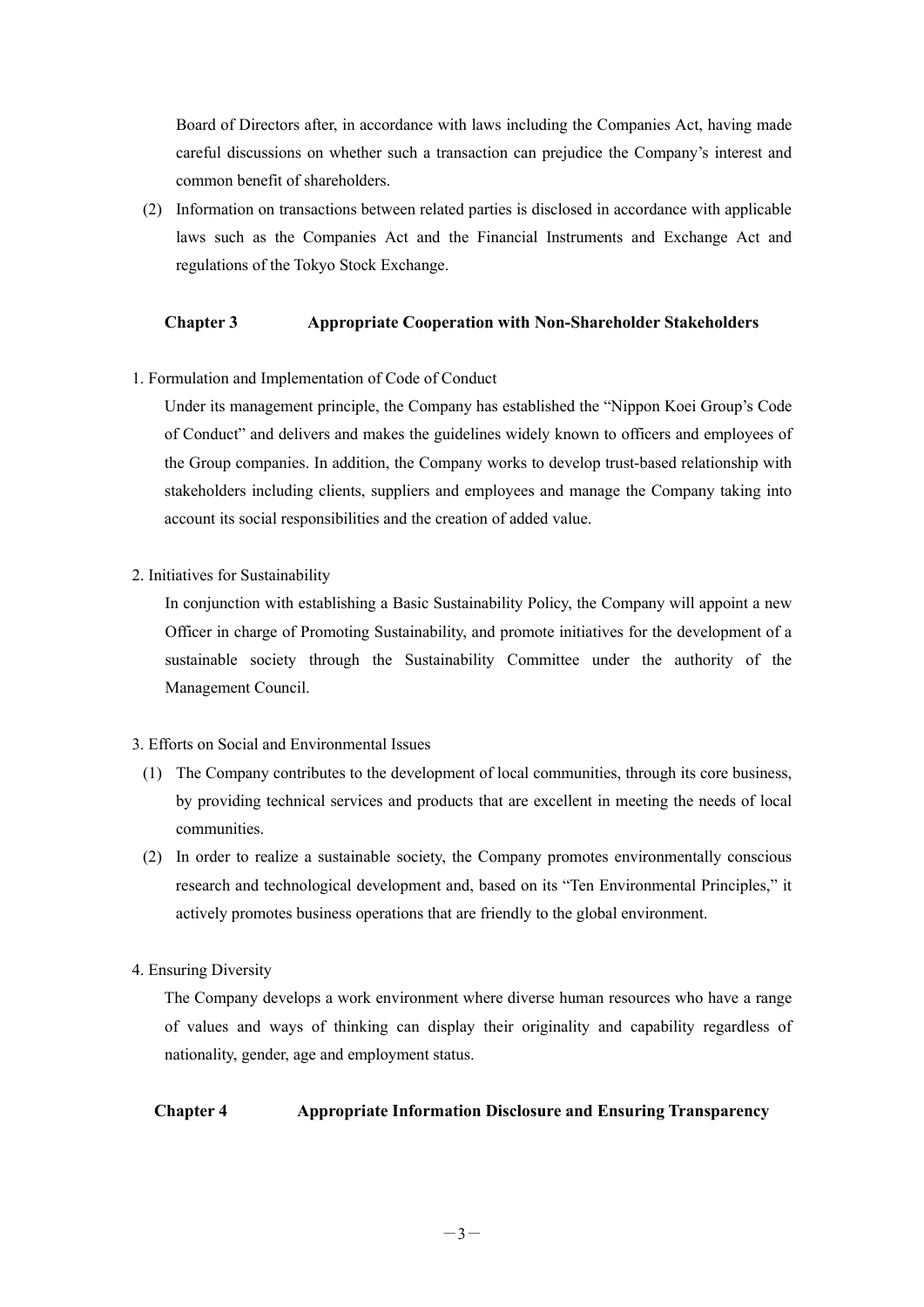#### 1. Enhancement of Information Disclosure

- (1) In order to ensure transparency and fairness in its business operations, the Company works on active and responsible disclosure of information.
- (2) The Company promptly and appropriately discloses information that is related to its business operations including financial information and other information that is deemed to be useful for shareholders and investors, in accordance with applicable laws such as the Companies Act and the Financial Instruments and Exchange Act and regulations of the Tokyo Stock Exchange.

### **Chapter 5 Responsibilities of the Board of Directors, etc.**

### 1. Organizational Structuring

The Company has selected to establish itself as a company with an Audit & Supervisory Board that has significant auditing capability as required by law (also with a Board of Directors and with Accounting Auditors). Furthermore, while installing a Nominating and Compensation Advisory Committee whose constituent members include Independent Outside Directors to enhance the fairness and transparency of the management, the Company has separated the function to monitor and supervise the management and the function to execute business operations by introducing an executive officer system, so that clarification of responsibilities and prompt decision-making can be realized.

## 2. Board of Directors

(1) Responsibilities of the Board of Directors

In order that the Company realizes sustainable growth and improvement in its mid- and long-term corporate values in line with its fiduciary responsibility and accountability, the Board of Directors recognizes that the board's basic responsibilities are to formulate mid- and long-term strategies, supervise the management and promote improvement in the Company's earning capability and capital efficiency.

(2) Limit of authority delegated to the management (Code 4-1  $(1)$ )

Matters to be resolved by the Board of Directors include those specified by laws and the Company's Articles of Incorporation as well as certain important matters which should be based on the "Rules of the Board of Directors" (such as formulation of management and business plans). For other decisions on business execution, a necessary and appropriate authority suitable to the relevant job position (authority to receive orders, to spend expenses, to make decisions on human resources, etc.) is delegated to the owner of the job title including the President, Directors General of Headquarters, Senior General Manager of Operations, General Managers of Divisions and General Managers of Branch Offices and the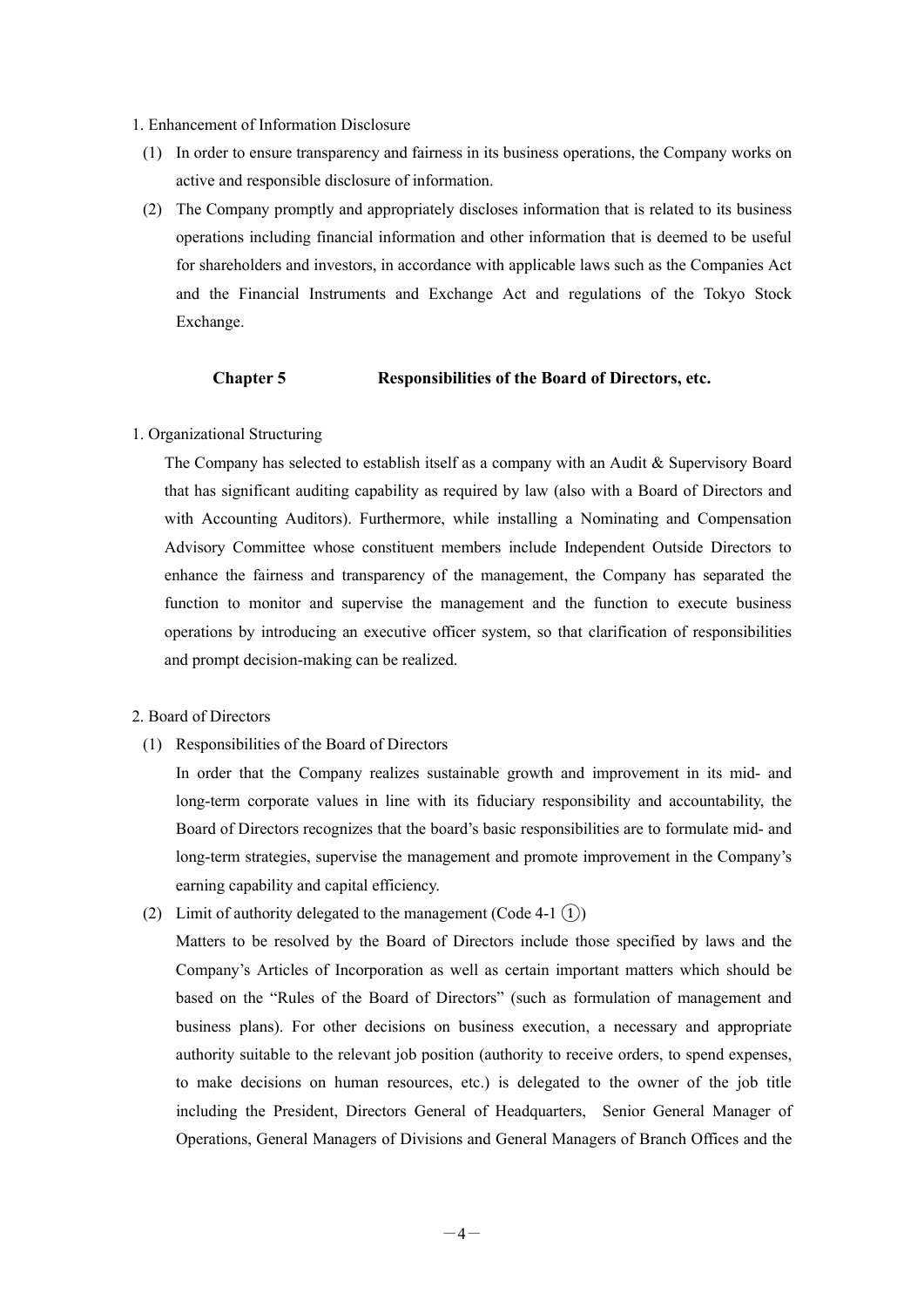delegation of such authorities is specified in the Company's internal regulations such as the "Administrative Authority Regulations."

(3) Basic idea for the composition of the Board of Directors (Code 4-11  $(1)$ )

The Board of Directors is composed of members who in principle have appropriate personality, insight, experience, knowledge and capability to fulfill their duties and can make comprehensive judgment with a wide perspective as well as who are deemed the most appropriate. The members of the Board of Directors are appointed, after having made considerations so that an appropriate and total balance can be achieved under the current business environment of the Company.

(4) Policies and procedures to nominate, appoint and remove Directors and nominate and appoint Audit & Supervisory Board Members (Code 3-1 (iv))

From the viewpoint of enhancing the fairness and transparency, personnel proposals related to the Board of Directors including the pros and cons of reappointment (agenda of the General Meeting of Shareholders and agenda of the Board of Directors meeting pertaining to posts and appointments) are examined by the Nominating and Compensation Advisory Committee and are subject to discussions by the Management Council before being determined by the Board of Directors. Decisions related to personnel proposals of Audit & Supervisory Board Members (agenda of the General Meeting of Shareholders) are made by the Board of Directors after the Management Council has made discussions and a prior approval of the Audit & Supervisory Board has been obtained.

(5) Compensation system for Directors (policies and procedures for decision-making on compensation) (Code 3-1 (iii))

With respect to compensation of the members of the Board of Directors, the amount of each Director's compensation is determined in accordance with the predetermined compensation limit established at the General Meeting of Shareholders as well as with the following policies and procedures established by the Board of Directors.

Compensation of Directors excluding that for Outside Directors shall be base compensation (fixed monthly compensation), results-based compensation (bonus) and non-monetary compensation (compensation related to restricted stocks). The amount of the base compensation (fixed monthly compensation) is determined in accordance with the standards predetermined for each official position and the standard amount of the results-based compensation (bonus) is determined based on the consolidated revenue of each term and the consolidated profit attributable to owner of parent of each term, and then a specific amount is determined within the predetermined compensation limit after the President has evaluated each Director's achievement in performance and contribution to the Company after the deliberations of the Nominating and Compensation Advisory Committee. In addition, with respect to the non-monetary compensation (compensation related to restricted stocks), the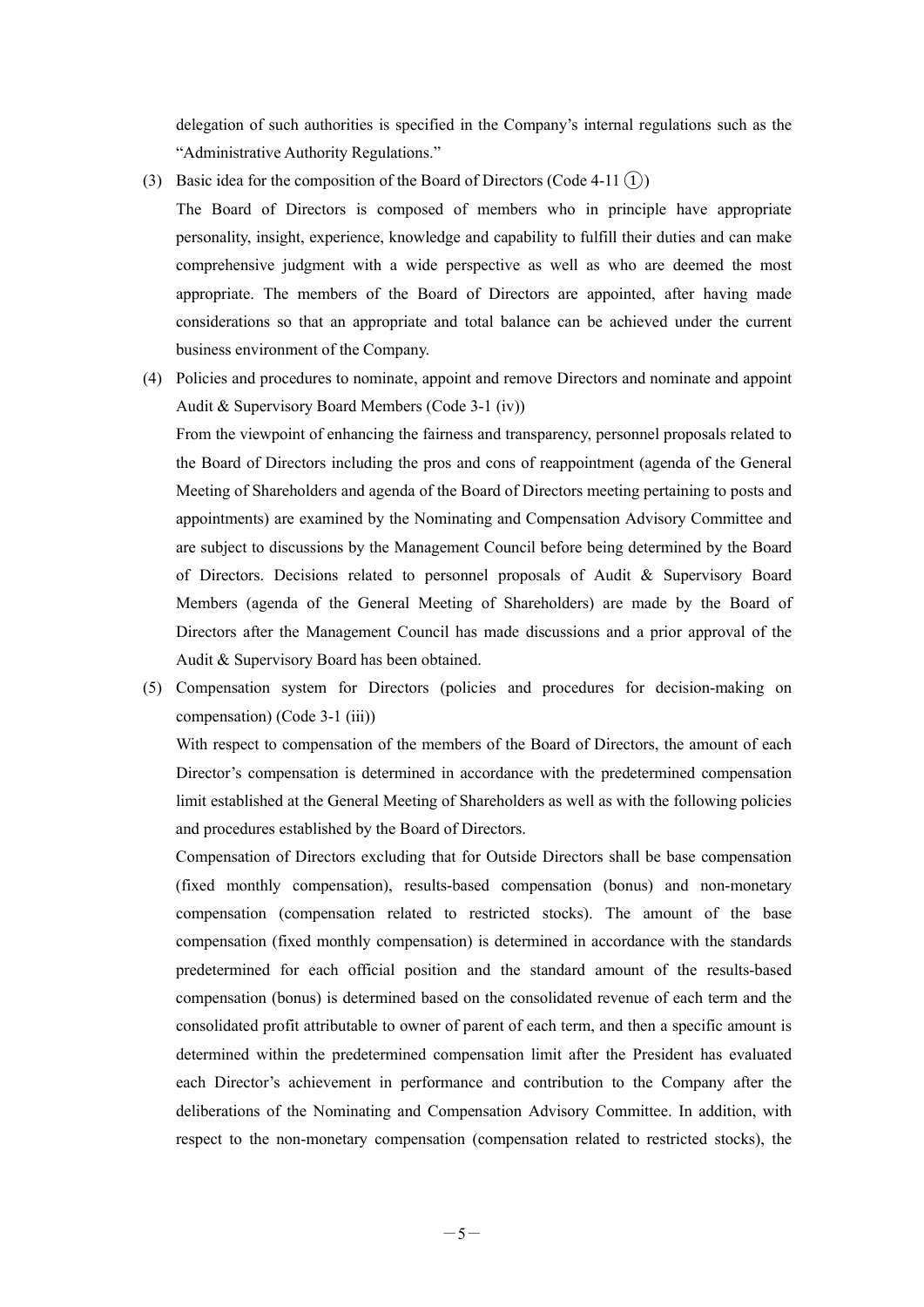Company allocates each Director such restricted stocks in a manner that the Company requires each Director to contribute in kind the monetary remuneration payable which the Company issues to each Director in accordance with standards predetermined for each official position.

Compensation of Outside Directors shall be base compensation (fixed monthly compensation), a part of which is spent to acquire the Company's shares under the Directors' Stock Ownership Plan.

The Company has adopted a structure in which these compensation systems are reviewed by the Nominating and Compensation Advisory Committee as necessary.

(6) Internal control

The Board of Directors has established the "Basic Policies on the Development of Internal Control System" and based on which, it develops and operates the organizational structure for internal control.

(7) Operation of the Board of Directors

At the meeting of the Board of Directors, free, active and constructive discussions and exchange of opinions are carried out obtaining support from the department acting as the Executive Office of the Board of Directors.

(8) Evaluation of effectiveness of the Board of Directors (Code 4-11  $(3)$ )

The Board of Directors implements annual analysis and evaluation of effectiveness of the entire Board by referring to self-evaluation made by each Director and it works to improve its function by disclosing the summary of analysis and evaluation.

3. Audit & Supervisory Board

The Audit & Supervisory Board is organized by all members of the board and works to realize effective auditing process by making decisions on policies, plans, methods and operation of audit and other matters deemed necessary by the members and by receiving reports on the exercise of duties from each member.

- 4. Voluntarily Organized Meeting Structure
	- (1) Nominating and Compensation Advisory Committee

In order to enhance the fairness and transparency of the management, the Company has installed a Nominating and Compensation Advisory Committee whose constituent members include Independent Outside Directors. The Committee examines the human affairs, compensation, etc. of Directors and submits a report to the Board of Directors.

(2) Management Council

In order to enhance the management efficiency, the Management Council composed of members including the Representative Director discusses basic policy and important affairs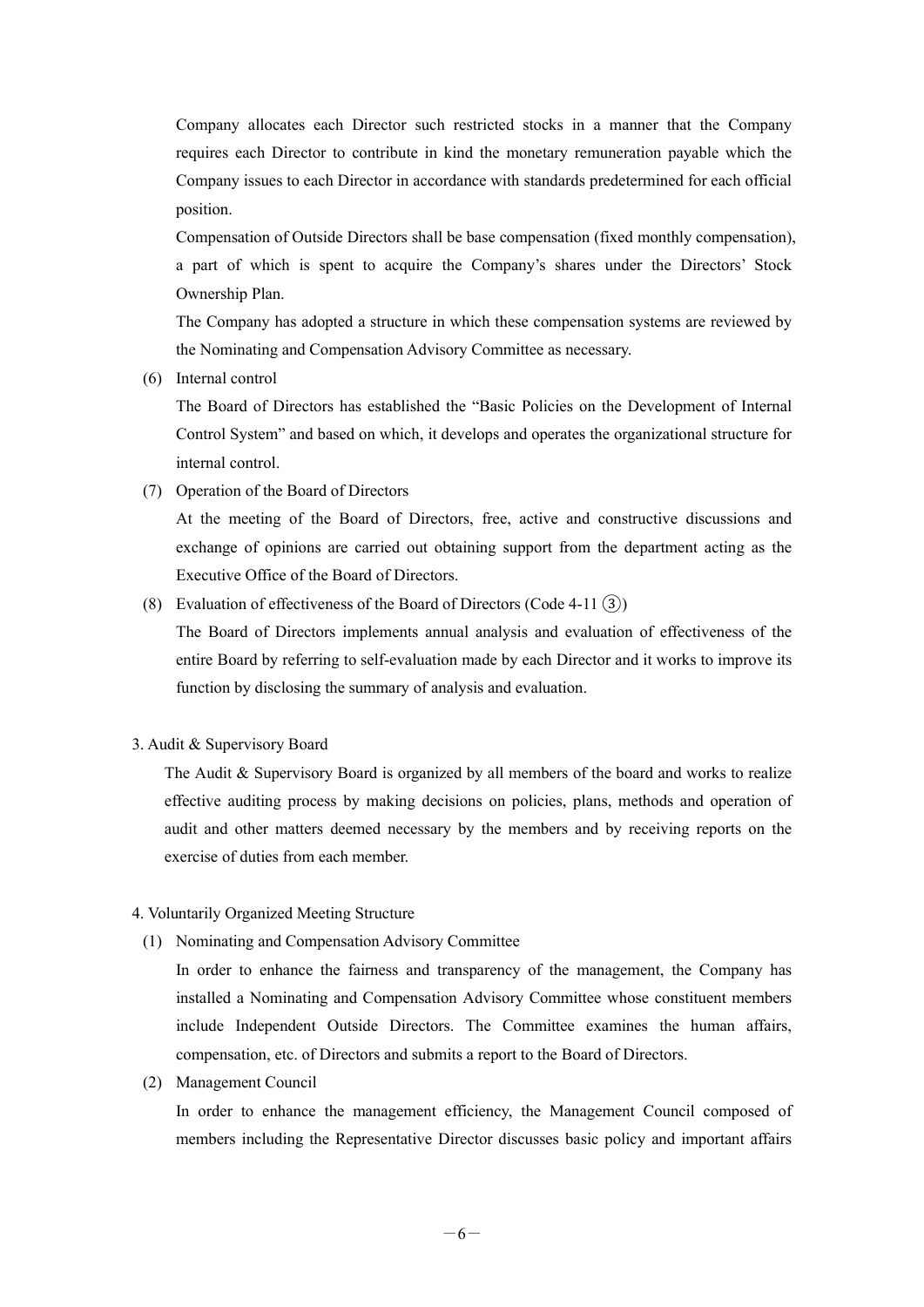concerning the Company's business operations and responds flexibly as necessary.

(3) Board of Executive Officers

An executive officer system has been introduced to separate the function to monitor and supervise the management and the function to execute business operations, in order to promote clarification of responsibilities and speeding-up of decision-making process. The Board of Executive Officers is composed of the President and other Executive Officers and it regularly monitors execution of detailed measures within the relevant annual business plans and mid-term management plans.

(4) Total Risk Management Council

The Total Risk Management Council has been established as a body to supervise the promotion of risk management in general and it is composed of officers, etc. including Outside Audit & Supervisory Board Members.

5. Directors and Audit & Supervisory Board Members

- (1) Directors recognize their fiduciary responsibility to shareholders and have the responsibility to fulfill their duties as members of the Board of Directors and contribute to sustainable growth and improvement of mid- and long-term corporate values of the Company.
- (2) Independent Outside Directors are expected to play the role of 1) providing management advice from a mid- and long-term perspective, 2) supervising the management including appointment and removal of executive managers, 3) supervising the conflict of interest between the Company and Directors and 4) reflecting opinions of stakeholders including minority shareholders and the Company works to make the most use of Outside Directors.
- (3) The Audit & Supervisory Board, as an independent body mandated by shareholders, has the responsibility for sound and sustainable growth and creation of mid- and long-term corporate value of the Nippon Koei Group and for the establishment of a quality corporate governance system that can meet social confidence, by implementing audit on Directors' execution of their duties.
- (4) Criteria for judgment of independence (Code 4-9) On the condition to meet the criteria for independence specified by the Tokyo Stock Exchange, the Company appoints Independent Outside Directors who have a wealth of knowledge and experience on corporate management and have capability to supervise the Company's

management from an objective and wide perspective.

- (5) The Company makes efforts to develop a support system for its officers and promptly provide information that is helpful and necessary for them. In relation with important matters, advice of outside experts is requested at the expense of the Company as necessary.
- (6) Training policy for officers (Code 4-14  $(2)$ ) For enabling officers to perform their duties appropriately, the Company has established basic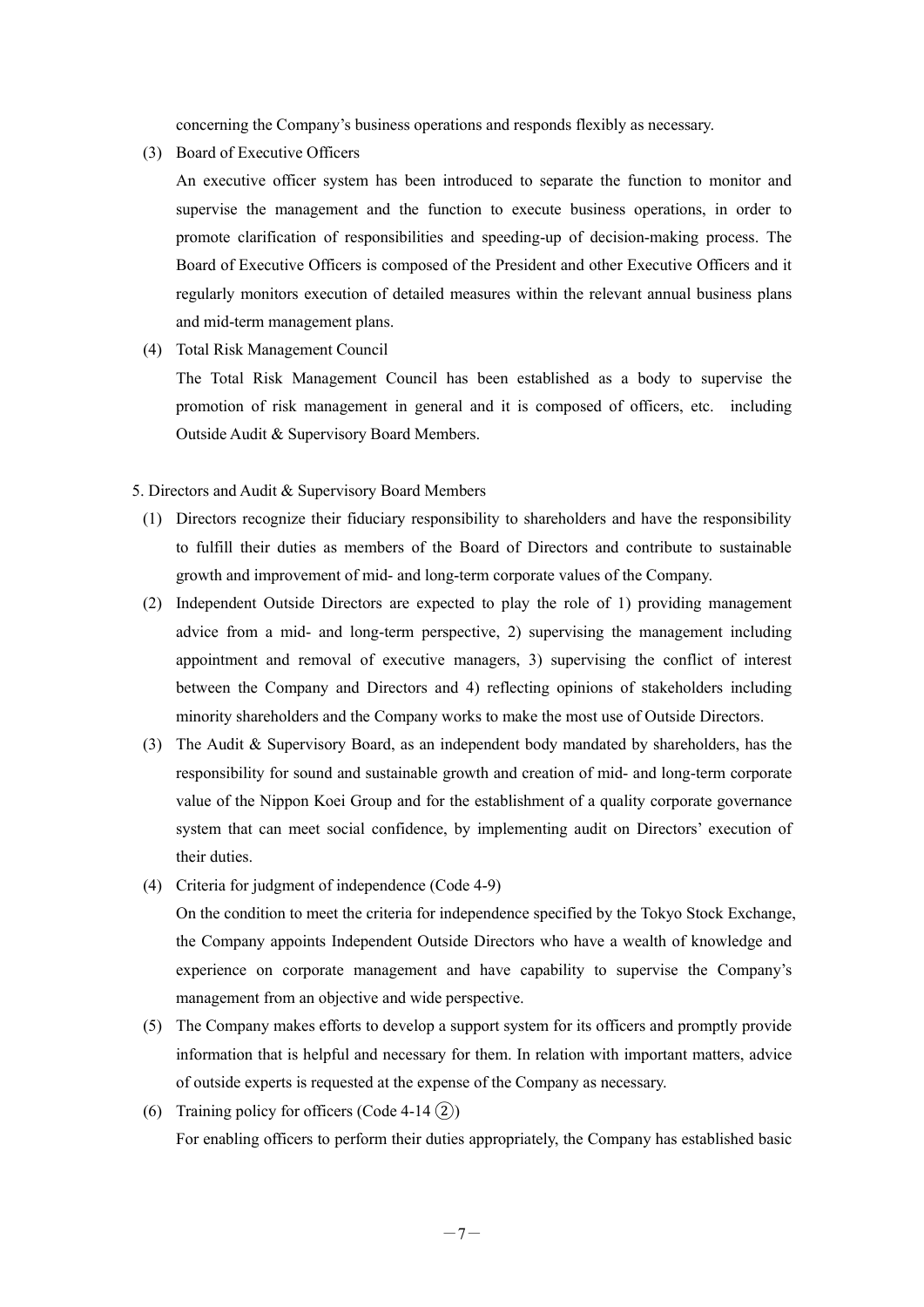policy for training so that they can acquire necessary knowledge and improve their capability related to corporate values and governance.

- a. When an Executive Officer is appointed, the person will be given training on the role expected from a Director or Audit & Supervisory Board Member (including that related to legal responsibility) and compliance. When an Outside Director is appointed, the person will receive explanatory lecture on the Company's history, management principles, business summary, financial condition, governance system, etc.
- b. For providing training to all officers, independent lecturers are invited regularly to give seminars on topics related to current affairs. Furthermore, officers continue to be given opportunities to participate in external seminars so that they can acquire expertise.
- (7) President Succession Plan

Aiming at selecting a President who meets the human resource requirements for President of the Company, a "President Succession Plan" is established by the Board of Directors following deliberation by the Nominating and Compensation Advisory Committee. The Plan is composed of the following processes: formulation and implementation of a training plan to enhance the qualities required of president candidates and evaluation, selection, and consideration of candidates.

When implementing the President Succession Plan, transparency, fairness, and objectivity are guaranteed by the leadership role played by the current President and the involvement of the Nominating and Compensation Advisory Committee.

### **Chapter 6 Dialogue with Shareholders**

For achieving sustainable growth and mid- and long-term improvement in corporate values at Nippon Koei Group, policies have been established for ensuring constructive dialogue with shareholders as follows. (Code 5-1, 5-2 $(2)$ )

- (1) For promoting dialogue with shareholders, the Director General of Corporate Management Headquarters is appointed to act as the Executive Officer in charge of investor relations (IR) and under the supervision of the Executive Officer in charge of IR, the Corporate Management Headquarters leads the effort to realize constructive and meaningful dialogue.
- (2) The department in charge of IR, Corporate Communication Office, has constructed a cooperation system with departments in charge of corporate planning, accounting, legal affairs and general affairs and implements dialogue with shareholders appropriately.
- (3) In order to enhance dialogue with shareholders, results briefings are provided by the management, individual meetings are offered and a newsletter is delivered to shareholders.